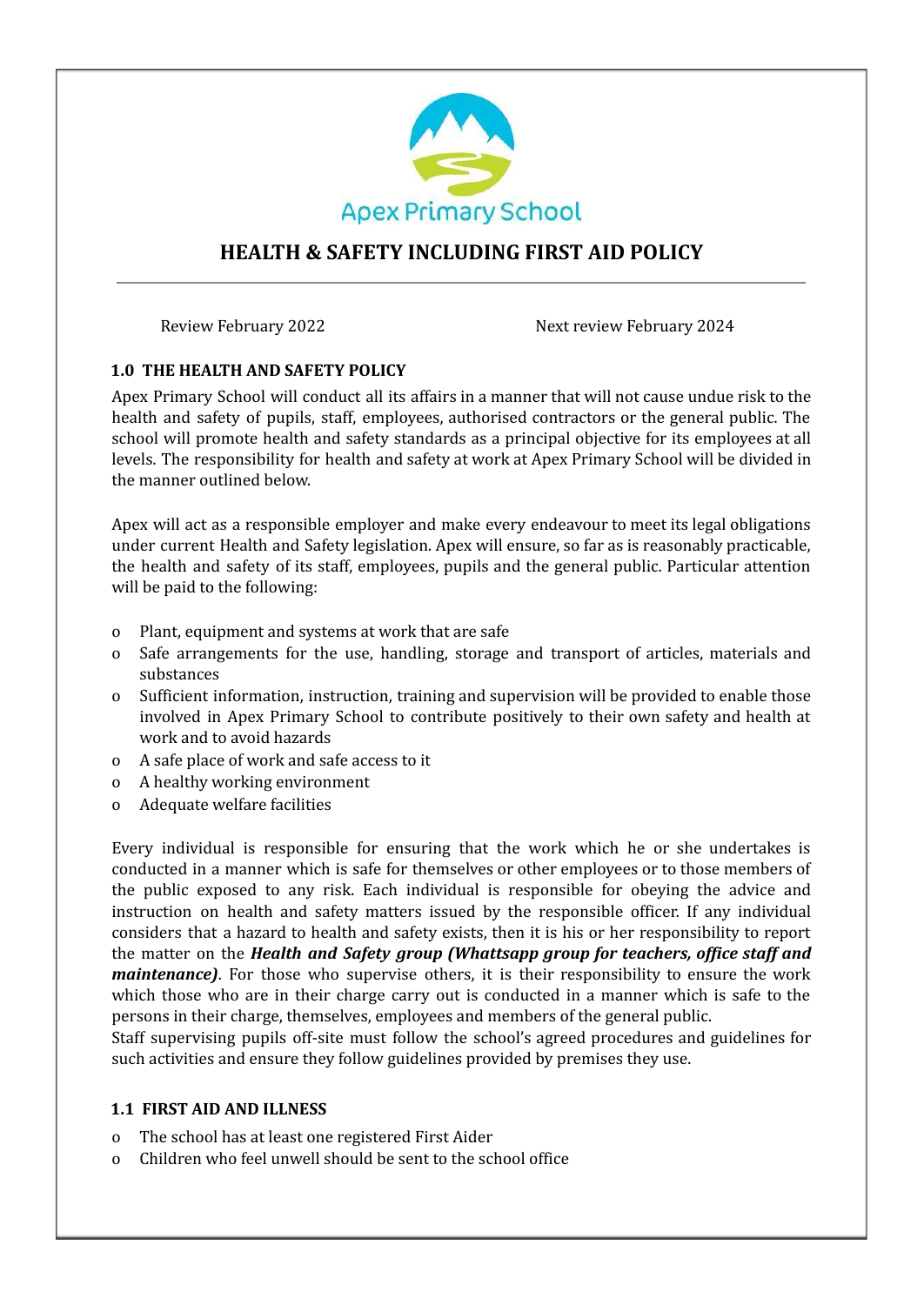- o Monitoring of unwell children will be the responsibility of the office staff. The decision to send unwell children home will be solely the responsibility of the office manager
- o Children with Individual Medical Needs Care Plans staff will be made aware of any such cases in their class. In the event of illness, these plans will be followed
- o A checklist for each class will be kept in the registers for supply and other teachers (full details will be kept in the office)
- o A first aid kit is always taken with a group to any off-site activity. A first aider must accompany the group

Infection prevention and control We follow national guidance published by Public Health England (PHE) when responding to infection control issues. We will encourage staff and pupils to follow this good hygiene practice, outlined below, where applicable.

# **1.2 ACCIDENT PROCEDURE**

- o The injured person will be seen by an adult and referred to the First Aider/Appointed Person if necessary
- o If the First Aider believes hospital treatment is required, that person will, in consultation with the Head teacher or nominated deputy:
	- Arrange for the emergency services (999) to be summoned if necessary
	- Arrange for parents to be informed
	- Arrange for the child/adult to be transported to the Accident and Emergency department at the local hospital by car, taking another adult as the driver
	- All accidents will be fully recorded on Smartlog by the person who dealt initially with the incident
	- Parents will be informed by the class teacher, or Head teacher, of significant accidents and the treatment given
	- At playtimes, the Administrative Staff will deal with minor injuries
	- Parents will be informed of any head injury

# **1.3 ADMINISTRATION OF MEDICINES**

In general, school staff cannot legally be required to administer medication or supervise a pupil taking it. However, all staff in school have a duty to act as any reasonable prudent parent would, to make sure that pupils in their care are healthy and safe and this might extend to administering medicine or taking action in an emergency.

# **2.0 THINGS WE WILL DO**

We will

- o Administer prescription medicines during the school day if absolutely necessary (i.e. in cases where it would be detrimental to the child's health if it were not administered during the school day).
- o Require parents to complete a **Consent Form** detailing doses and times
- o Medicines must be supplied in the original container they were dispensed in
- o Devise Individual Medical Care Plans, with parents, for managing long-term medical needs
- o Appoint a **Named Person** for the administration of medication that requires specialist training (e.g. Epi pens)
- o Keep inhalers in boxes in the classrooms so they are always accessible
- o Supervise the administration of inhalers